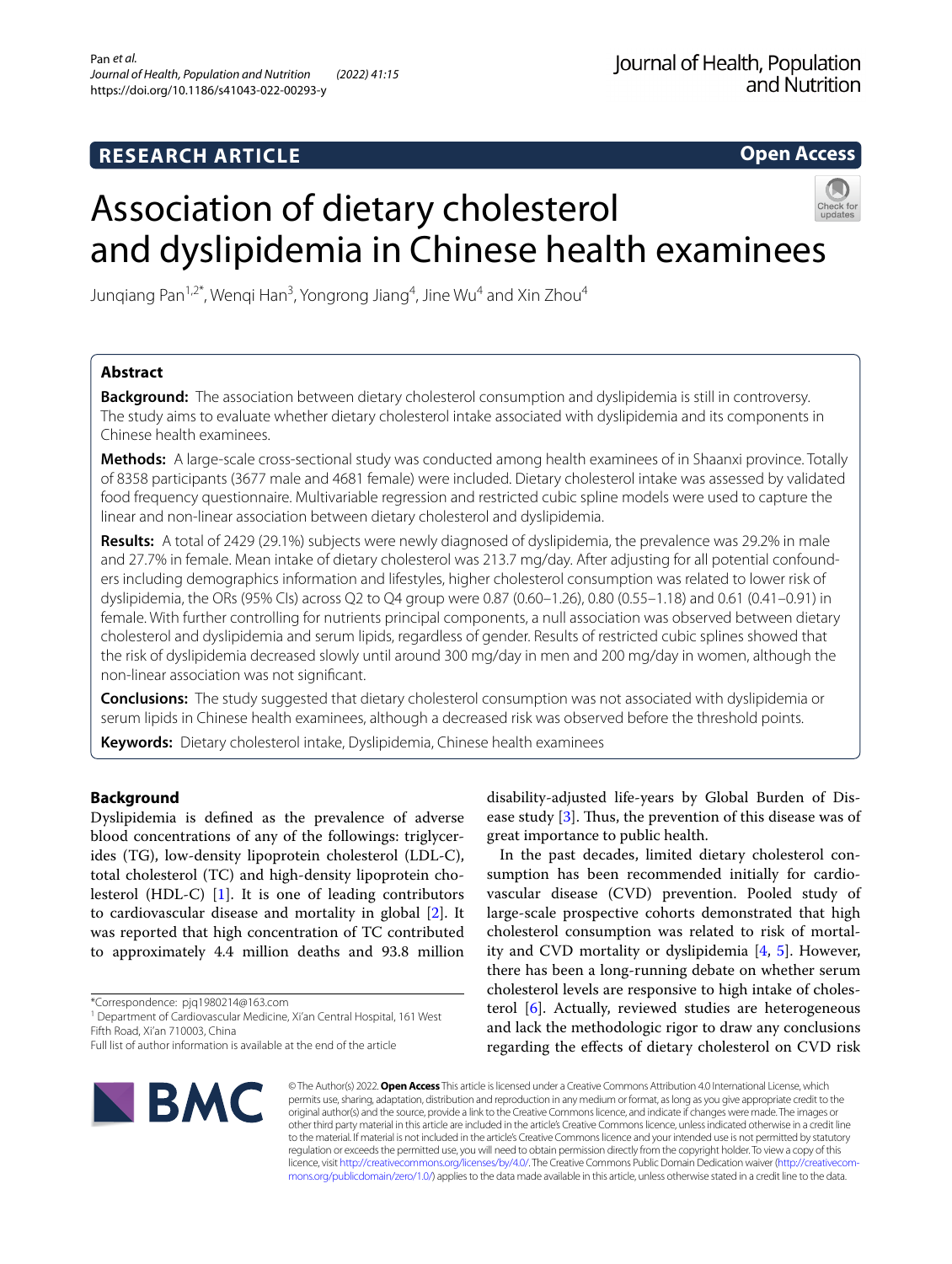[[7\]](#page-6-6). Therefore, the Chinese and 2015–2020 US dietary guidelines did not carry forward the upper limit for dietary cholesterol [[8\]](#page-6-7). Recently, such public concern has been intensifed by numerous population studies across continents that have demonstrated the positive association between dietary cholesterol intake and adverse health outcomes  $[5, 9, 10]$  $[5, 9, 10]$  $[5, 9, 10]$  $[5, 9, 10]$  $[5, 9, 10]$ . They also suggest that clinicians and policy makers should continue to highlight the restriction of cholesterol intake in the dietary recommendations. Yet, these work pay little attention on potential multicollinearity among nutrients and the independent health efect of cholesterol has been not elucidated. For instance, a negative association was reported after saturated fatty acid intake  $[11]$  $[11]$ . Furthermore, whether the association vary across cholesterol consumption level, remains unclear.

Given the inconsistencies among studies, the study was conducted to assess gender-specifc association between dietary cholesterol intake and dyslipidemia. We hypothesized that dietary cholesterol intake might have signifcant association with risk of dyslipidemia and its components among Chinese health examinees. In addition, we also attempt to examine the possible non-linear association and seek information on threshold of dietary cholesterol.

#### **Methods and materials**

## **Ethics statement**

The current study complied with the Declaration of Helsinki and the protocol was approved by the Ethics Review Committee of Xi'an Central Hospital. Informed written consent was obtained from each participant prior to participation.

## **Study setting**

Xi'an is the provincial capital of Shaanxi Province in northwest China. Between March 2013 and December 2017, health examinees were recruited to assess cardiovascular disease and its potential risk factors in Xi'an. Adult participants were asked to volunteer through telephone call, on-site invitation or mailed letters in one health examination center.

A total of 10,780 individual were recruited. We further excluded those with nutrition-related disease, including diabetes, stroke or hypertension  $(n=1908)$ . We made these exclusion to minimize the prevalenceincidence bias and the efect of reverse causality led by potential confounders such as lifestyle factors [[12](#page-6-11)]. We further excluded subjects with missing information of physical examination, left food frequency questionnaire total blank or missing main food intake and individuals with energy intake <500 or > 5000 kcal/day ( $n = 514$ ). Ultimately, 8358 participants including 3677 male and 4681 female remained in the fnal analysis.

# **Assessment of cholesterol intake**

Dietary information was collected by a 92-item semiquantitative food frequency questionnaire (FFQ), with nine intake frequency categories, including "almost never" to "≥3 times/day". Our FFQ is established and revised based on the validated Xi'an FFQ in China [\[13](#page-6-12)]. In validation study, the deattenuated correlation coefficients for nutrients estimated by the FFQ and 3-d 24 dietary recalls were from 0.35 to 0.85 in men, and slightly lower in men  $[13]$  $[13]$  $[13]$ . Meanwhile, the correlation coefficients between the two FFQs in reproducibility study ranged from 0.41 to 0.68 in men and 0.36 to 0.66 in women.

During the FFQ investigation, participants were e-mailed or asked to recall the average portion and frequency of each food consumed during the last 12 months. Main nutrients intake, including carbohydrate, protein, fat, sodium and cholesterol intake were calculated according to Chinese Food Composition Table. When we explored the association between cholesterol intake and dyslipidemia, nutrients intake was caloric-adjusted to 1980 kcal/day (the mean intake of participants) by residual method [[14\]](#page-6-13).

# **Covariates assessment**

A standard self-administered questionnaire was used to collect socioeconomics and demographics information (age, marital status, education, occupation, income, transportation and so on), history of disease, several lifestyles (smoking and physical activity) and diet. The trained public health professionals charged for explaining the defnition of all items.

Evidence from the large-scale epidemiological studies indicated rational nutrients intake or better nutrition status might be associated with higher socioeconomic position, healthier lifestyle factors and there might be multi-collinearity cross diferent nutrients [[15,](#page-6-14) [16](#page-6-15)]. As a consequence, adjusting for them in multivariate regression models would further decrease potential residual confounding.

It is reported that many nutrients are signifcantly correlated, such as protein, fat, and dietary cholesterol intake. To avoid multicollinearity of nutrients in regression analyses, we used principal component analysis based on all potential nutrients (saturated fatty acid, polyunsaturated fatty acid, monounsaturated fatty acids, carbohydrate, animal protein, plant protein, fber, calcium and potassium). The first two principal components explained 73.6%. The first component exhibited the factor loadings of saturated fatty acid, polyunsaturated fatty acid, monounsaturated fatty acids, and animal protein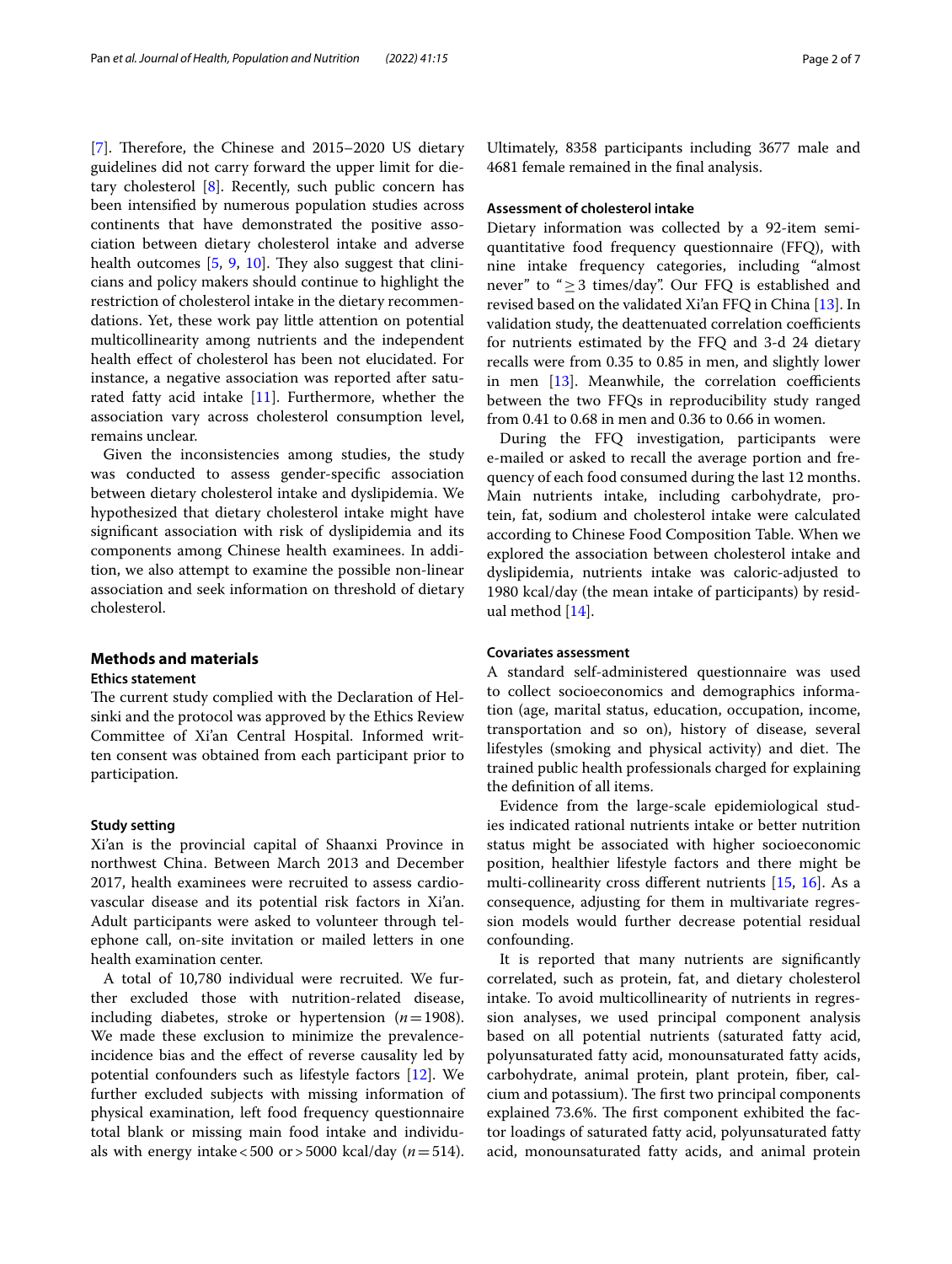more than 0.4. The correlation between the second component and other nutrients ranged from 0.32 to 0.90. And we took the two principal components as potential nutrition confounders in regression models.

#### **Defnition of outcomes**

The participants were asked to stay fast for  $\geq 8$  h before the medical examination. Serum lipids were analyzed by automatic biochemical analyzer. The diagnosis criteria was based on the According to the Chinese adult dyslipidemia prevention guide (2016 edition) [\[17](#page-6-16)], which defned dyslipidemia as one or more of the following 4 indicators, hypercholesterolemia (TC $\geq$ 6.20 mmol/L); hypertriglyc-eridemia (TG $\geq$ 2.30 mmol/L); low levels of HDL-C (HDL-C<1.04 mmol/L); high levels of LDL-C  $(LDL-C \geq 4.14$  mmol/L).

#### **Statistical analysis**

In current analysis, we created a cross product of sex and cholesterol intake to assess the possible interaction. This variable was signifcantly associated with dyslipidemia in regression model (Wald  $\chi^2$  = 13.985, *P* < 0.001). Therefore, gender-specifc analysis was conducted to better understand the relationship. Demographic and lifestyle information were summarized by percentage for categorical variables across quartiles of dietary cholesterol intake. Group diference was tested by analysis of variance or chi-square test. Correlation analysis was performed to describe the association between dietary cholesterol and main food and nutrients. Multivariable logistic regression models were used to estimate odds ratios (ORs) of dyslipidemia and their 95% confdence intervals (CIs), with the lowest intake group (the frst quartile, Q1) as reference. Model 1 adjusted for energy, age, education and income level. Model 2 adjusted for the variables in model 1 plus physical activity level, alcohol intake, smoke status and BMI. Model 3 adjusted for the variables in model 2 plus two nutrients principal components. The linear trend across quartiles was assessed by using the median value of each quartile as a single continuous variable and entering into the regression models [\[18](#page-6-17)]. Restricted cubic spline (RCS) with three knots (25th, 50th, 75th percentiles) was modeled to explore the potential nonlinear association, with the median value as the reference. Multivariable linear regression was conducted to evaluate the infuence of cholesterol intake by increment of one S.D. (50 mg/day) on serum lipids. In exploratory analysis, we also examined the association between main food source and dyslipidemia in regression models. We also repeated regression models when analytical sample merely includes those participants who join in the survey the frst time. Two-sided *P*<0.05 was considered as statistically significant. The RCS analysis was performed in STATA 12.0, other were performed with SPSS version 18.0 (SPSS Inc, Chicago, USA).

#### **Results**

A total of 2429 (29.1%) subjects were diagnosed of dyslipidemia, the prevalence was 29.2% in male and 27.7% in female. The mean intake of dietary cholesterol was 213.7 mg/day, men consumed much more than women (243.5 vs. 197.3). Totally 24.1% of participants consumed more than 300 mg/day, the proportions were 31.0% in male and 20.5% in female. And 31.4% (27.1% of male and 33.6% of female) consumed cholesterol less than 100 mg/ day. Additionally, cholesterol intake was positively associated with total fat, saturated fatty acid, monounsaturated fatty acids, polyunsaturated fatty acids, total protein and animal protein, but negatively associated with carbohydrate and fber intake (Additional fle [1](#page-5-0): Table S1). Egg consumption contributed to 64.75% of the total cholesterol consumption while intake of red meat and other foods contributed 11.98% and 15.88%, respectively.

The main characteristic of the participants were presented according to quartiles of cholesterol consumption in Table [1.](#page-3-0) High cholesterol consumers tend to be younger, smokers, in lower BMI, and better educated and consume more energy and fat.

Table [2](#page-3-1) presents the associations between cholesterol intake and dyslipidemia by gender. In females, signifcantly negative association was observed between cholesterol intake and dyslipidemia in model 1. The corresponding ORs (95% CIs) of Q2-Q4 were 0.82 (0.55– 1.21), 0.75 (0.50–1.12) and 0.65 (0.43–0.98). And the relationship persisted to the edge of signifcance after further adjustment for physical activity level, alcohol intake, smoke status and BMI (*P*-trend=0.049). However, cholesterol intake was not associated with dyslipidemia in model 3 after further adjustment for two nutrients principal components (*P*-trend=0.109). In males, no signifcant association was detected in males.

In Fig. [1](#page-4-0) we used RCS analysis to model and visualize the relation of dietary cholesterol consumption and dyslipidemia. The median of cholesterol intake  $(167.7 \text{ g})$ day in men and 133.4 in female) was treated as reference. In men, the risk of dyslipidemia decreased slowly until around 300 mg/day and started to be fat afterward. In women, the point was brought forward to 200 mg/day. However, the non-linear associations did not reach statistical significance, irrespective of the gender  $(P > 0.05)$ .

The linear regression was conducted to assess the association between cholesterol intake and parameters of serum lipid (Table [3\)](#page-4-1). Cholesterol intake was associated with increased HDL (*β*±SE: 0.010±0.004, *P*=0.020) and decreased TG (*β*±SE:−0.028±0.012, *P*=0.018) in women, after adjusting for same covariates above in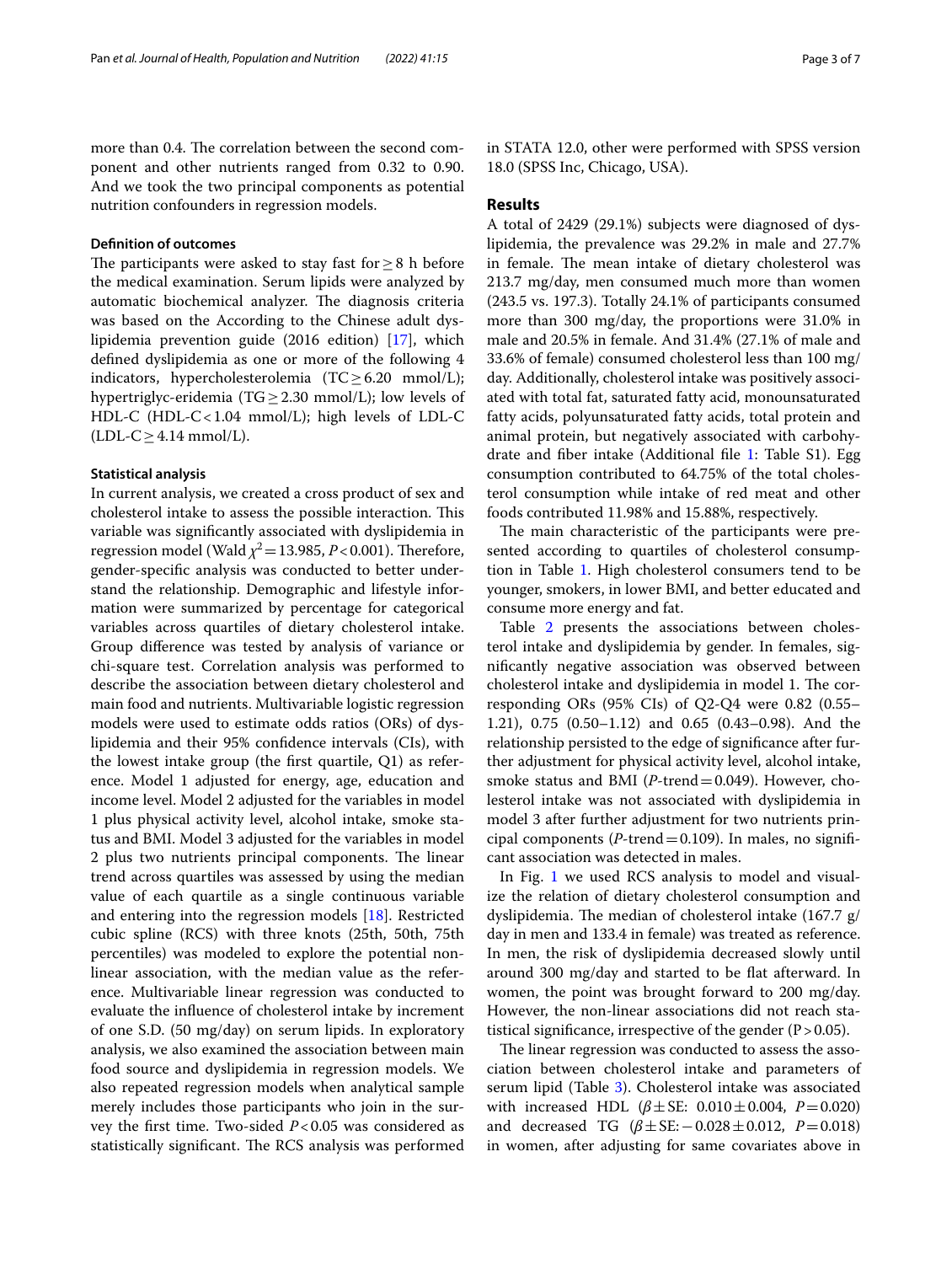|                              | Q1                  | Q <sub>2</sub>   | Q3                  | Q4                  | P*      |
|------------------------------|---------------------|------------------|---------------------|---------------------|---------|
| Cholesterol (mg/day)         | < 90.0              | 90.0-144.6       | 144.6-258.8         | >258.8              |         |
| No. of subjects              | 2090                | 2089             | 2090                | 2089                |         |
| Male (%)                     | 31.0                | 36.9             | 42.7                | 55.2                | < 0.001 |
| Age (year)                   | 49.7±10.7           | $48.3 \pm 11.5$  | $47.1 \pm 11.9$     | $47.2 \pm 12.0$     | < 0.001 |
| BMI ( $kg/m2$ )              | $22.7 \pm 3.0$      | $22.7 \pm 2.8$   | $22.3 \pm 2.7$      | $22.3 \pm 2.8$      | 0.008   |
| Schooling year > 9 years (%) | 7.7                 | 10.9             | 14.8                | 13.2                | < 0.001 |
| Current drinker (%)          | 14.3                | 16.0             | 17.7                | 17.5                | 0.168   |
| Current smoker (%)           | 11.0                | 14.6             | 19.3                | 21.7                | < 0.001 |
| Physical activity level (%)  |                     |                  |                     |                     | < 0.001 |
| Light                        | 10.3                | 16.4             | 16.7                | 21.2                |         |
| Moderate                     | 19.7                | 20.4             | 20.3                | 19.0                |         |
| High                         | 73.0                | 63.2             | 62.9                | 59.8                |         |
| Nutrient intake <sup>a</sup> |                     |                  |                     |                     |         |
| Energy (kcal/day)            | $1790.2 \pm 666.3$  | 1893.5 ± 703.7   | 1943.8 ± 742.6      | $1894.2 \pm 672.5$  | 0.002   |
| Fat (g/day)                  | $52.0 \pm 16.4$     | $74.6 \pm 21.8$  | $76.7 \pm 24.7$     | $75.3 \pm 23.3$     | < 0.001 |
| Protein (g/day)              | $41.9 \pm 9.2$      | $38.7 \pm 10.8$  | $41.5 \pm 10.4$     | $47.9 \pm 10.6$     | < 0.001 |
| Carbohydrate (g/day)         | $251.2 \pm 53.5$    | $203.6 \pm 58.4$ | $199.4 \pm 56.4$    | $201.5 \pm 56.2$    | < 0.001 |
| Sodium (mg/day)              | $5415.4 \pm 3286.2$ | 5819.8 ± 4098.4  | $5498.1 \pm 3530.4$ | $5408.9 \pm 3560.9$ | 0.188   |

# <span id="page-3-0"></span>**Table 1** Baseline characteristics according to cholesterol consumption in men and women

Values were mean±SD. or %

\**P* value was assessed by chi-square for categorical variables or by ANOVA for continuous variables

<sup>a</sup> Adjusted for total calorie intake, except energy daily intake

|                             | Q1      | Q <sub>2</sub>      | Q <sub>3</sub>      | Q4                  | P-trend |
|-----------------------------|---------|---------------------|---------------------|---------------------|---------|
| Male                        |         |                     |                     |                     |         |
| Dyslipidemia prevalence (%) | 35.7    | 29.7                | 28.6                | 32.3                |         |
| Intake (mg/day)             | < 104.0 | 104.0-167.7         | 167.7-313.3         | >313.4              |         |
| Model 1                     | 1.00    | $0.86(0.52 - 1.42)$ | $0.56(0.33 - 0.95)$ | $0.75(0.45 - 1.24)$ | 0.181   |
| Model 2                     | 1.00    | $0.87(0.52 - 1.43)$ | $0.54(0.31 - 0.92)$ | $0.74(0.45 - 1.23)$ | 0.138   |
| Model 3                     | 1.00    | $0.88(0.51 - 1.53)$ | $0.54(0.31 - 1.01)$ | $0.79(0.45 - 1.40)$ | 0.441   |
| Female                      |         |                     |                     |                     |         |
| Dyslipidemia prevalence (%) | 34.0    | 28.7                | 24.9                | 20.1                |         |
| Intake (mg/day)             | < 85.9  | 85.9-133.4          | 133.4-234.8         | >234.8              |         |
| Model 1                     | 1.00    | $0.82(0.55 - 1.21)$ | $0.75(0.50 - 1.12)$ | $0.65(0.43 - 0.98)$ | 0.044   |
| Model 2                     | 1.00    | $0.87(0.60 - 1.26)$ | $0.80(0.55 - 1.18)$ | $0.61(0.41 - 0.91)$ | 0.049   |
| Model3                      | 1.00    | $0.95(0.62 - 1.45)$ | $0.85(0.55 - 1.32)$ | $0.69(0.44 - 1.08)$ | 0.109   |

<span id="page-3-1"></span>**Table 2** Adjusted odd ratios (95%CI) of dyslipidemia by cholesterol daily intake

Model adjustments: Model 1: adjusted for energy, age, education and income level

Model 2: model 1 and further adjusted for physical activity level, alcohol intake, smoke status and BMI. Model 3: model 2 and further adjusted for two nutrients principal components

model 2. However, the association decreased to be not signifcant when further adjusting for two nutrients principal components. No association was observed between cholesterol intake and serum lipids in men. In exploratory analysis, we estimated the relation between main food source of dietary cholesterol and dyslipidemia. We observed a contrary tendency between egg consumption and risk of dyslipidemia, although the association attenuated to be insignifcance after controlling for lifestyle factors (*P* value  $=$  0.058) (Additional file [1](#page-5-0): Table S2). No relation was observed for other foods. Additionally, the number of participants entered the survey again ranged from 236 to 515 between 2013 and 2017. Similar results for dietary cholesterol intake and dyslipidemia were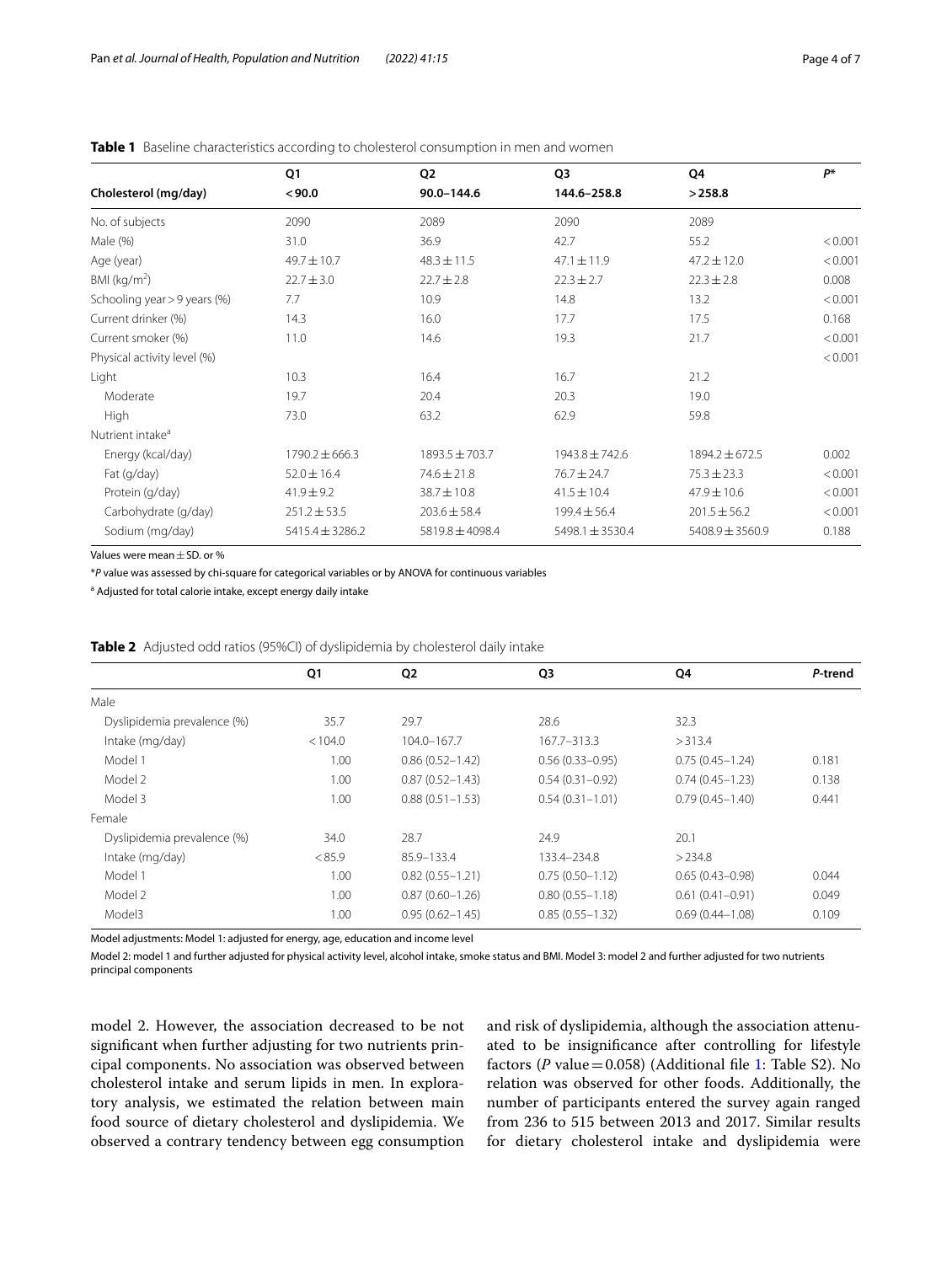

<span id="page-4-1"></span><span id="page-4-0"></span>**Table 3** Association between cholesterol intake with fasting glucose and parameters of serum lipid by increment of 50 mg/day

|            | Model 1                      |         | Model 2                      |         | Model 3                      |         |
|------------|------------------------------|---------|------------------------------|---------|------------------------------|---------|
|            | $\beta$ coefficient $\pm$ SE | P value | $\beta$ coefficient $\pm$ SE | P value | $\beta$ coefficient $\pm$ SE | P value |
| Male       |                              |         |                              |         |                              |         |
| TC         | $-0.007 + 0.013$             | 0.664   | $-0.008 + 0.013$             | 0.546   | $-0.005 + 0.014$             | 0.713   |
| TG         | $-0.021 + 0.031$             | 0.488   | $-0.022 + 0.031$             | 0.474   | $-0.018 + 0.030$             | 0.543   |
| <b>HDI</b> | $0.007 + 0.005$              | 0.204   | $0.007 + 0.005$              | 0.210   | $0.005 + 0.005$              | 0.372   |
| I DI.      | $-0.013 + 0.012$             | 0.264   | $-0.014 + 0.012$             | 0.221   | $-0.011 + 0.012$             | 0.360   |
| Female     |                              |         |                              |         |                              |         |
| TC         | $-0.014 + 0.010$             | 0.188   | $-0.010 + 0.011$             | 0.361   | $-0.013 \pm 0.011$           | 0.241   |
| TG         | $-0.030 + 0.012$             | 0.013   | $-0.028 + 0.012$             | 0.018   | $-0.018 + 0.012$             | 0.146   |
| <b>HDL</b> | $0.010 \pm 0.004$            | 0.019   | $0.010 \pm 0.004$            | 0.020   | $0.005 + 0.004$              | 0.198   |
| LDL        | $-0.016 \pm 0.009$           | 0.089   | $-0.013 \pm 0.009$           | 0.150   | $-0.012 \pm 0.009$           | 0.183   |

Model adjustments: Model 1: adjusted for energy, age, education and income level. Model 2: model 1 and further adjusted for physical activity level, alcohol intake, smoke status and BMI. Model 3: model 2 and further adjusted for two nutrients principal components

obtain when analytical sample merely includes those participants who join in the survey the frst time (Data not shown).

# **Discussion**

The current study demonstrated that cholesterol intake was negatively associated with prevalence of dyslipidemia and abnormalities in TG and HDL-C levels before adjusting for nutrient components, but not after adjusting for them in women. In addition, relatively high consumption was related to lower risk before 300 mg/day in men and 200 mg/day in women. Consumption of main food sources of cholesterol including egg, red meat might not have adverse efect on serum lipids. Yet, further large-scale prospective cohort studies are warranted to confrm the fndings.

Consistent with previous studies [\[19](#page-6-18), [20](#page-6-19)], the current analysis indicated a null association between cholesterol intake and risk of dyslipidemia or serum lipid levels in multivariable regression models with adjustment for nutrient`, irrespective of gender. In fact`, the negative association weekend into insignifcance after controlling for nutrients in women. Similar results were reported in the Framingham ofspring study and Korea national survey [\[11](#page-6-10), [19\]](#page-6-18) that no associations were detected after adjusting for fatty acids. Conversely, other two studies showed a positive association between dietary and LDL-C and TC, without adjusting for fatty acid  $[5, 9]$  $[5, 9]$  $[5, 9]$  $[5, 9]$  $[5, 9]$ . It was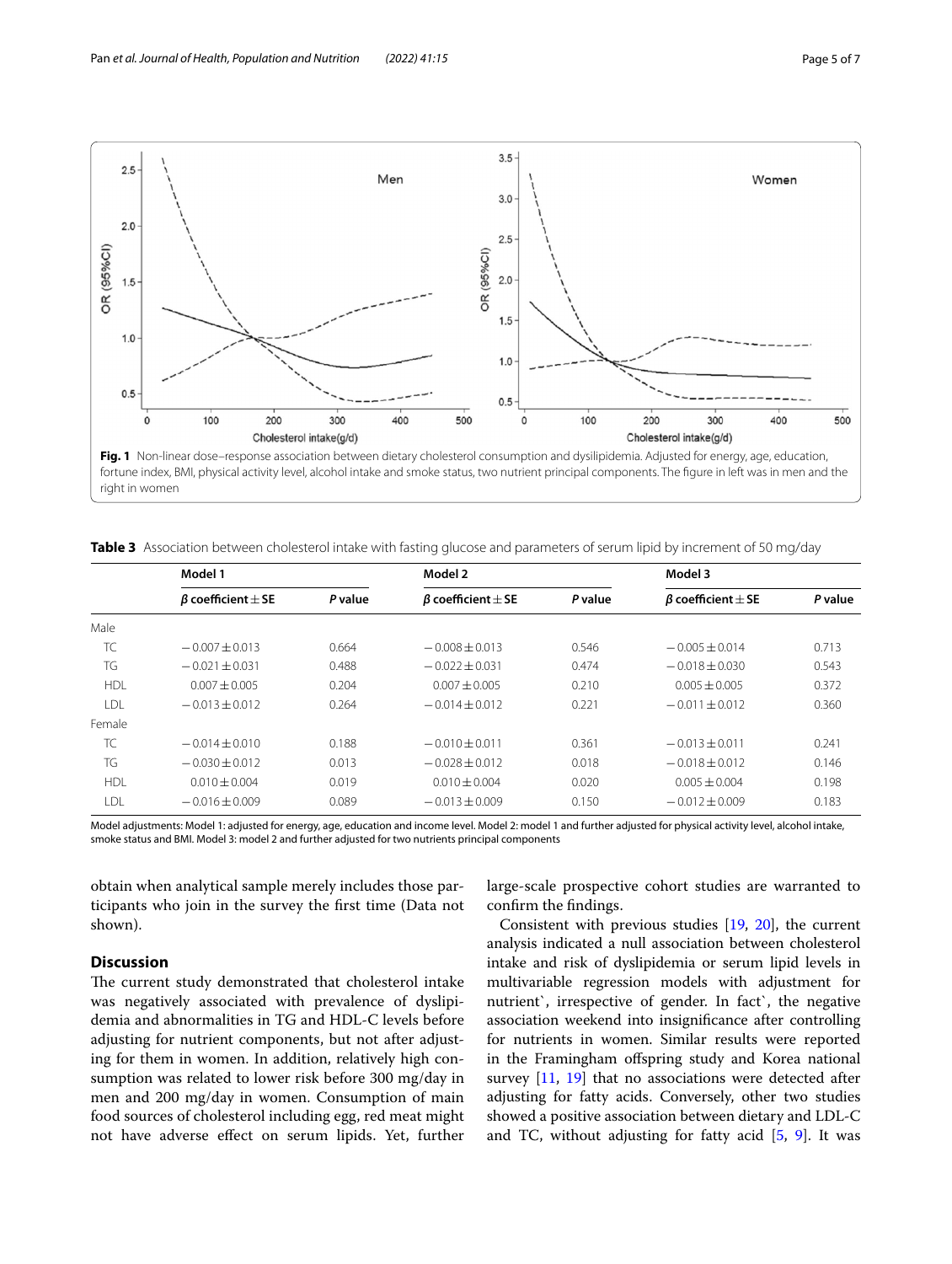suggested that that fatty acids such as saturated fatty acid might stimulate or mediate the hepatic biosynthesis of cholesterol [\[19](#page-6-18)]. Our study supported the evidence for the high multicollinearity among nutrients, due to signifcant positive correlation between dietary cholesterol and three fatty acids and protein. And it was necessary to include main relative nutrients when assessing the independent health effect of dietary cholesterol. Also, the recent prospective cohort study among US populations found that additional 300 mg per day of cholesterol consumption was associated with higher risk of mortality, independent of diet quality and fat consumption  $[4]$  $[4]$ . This discrepancy was also indicative of the wide variability in cholesterol consumption patterns and suggested that cholesterol consumption at disparate eating dietary pattern might be associated with inconsistent health outcomes. In the aforementioned study, overall mean dietary cholesterol consumption was 285 mg per day, much higher than our study (213.7 mg per day). Furthermore, in US populations, meat consumption contributed 42% to the total dietary cholesterol and egg consumption contributed 25% [\[21](#page-6-20)]. While in Chinese adults, egg contributed more than half of dietary cholesterol (53.8%) and meat consumption contributed 26.0% [\[22\]](#page-6-21). In addition, cholesterol absorption efficiency from diet shows a large range from 15 to 85% between individuals [\[23\]](#page-6-22), which might partly explained the mainly non-signifcant association of serum lipids.

We also tried to estimate the non-linear association between cholesterol consumption and dyslipidemia using RCS analysis. Dietary cholesterol intake was inversely associated with lower risk dyslipidemia before 200 mg/ day in women and 300 mg/day in men, and with little association above the points. The result might provide a new direction to examine the health efect of dietary cholesterol, although the models did not achieve statistical signifcance. Meanwhile, the low proportion of participants consuming high cholesterol intake (300 mg/ day) made it impossible to fully assess its dose–response relation with dyslipidemia, especially at high intake level. Thus, further study covering a wide range of cholesterol intake were essential to verify the fnding.

No relation was found between main food sources of cholesterol and serum lipid levels. Previous research showed that the association between cholesterol and dyslipidemia might mainly attributed to egg consumption, the primary source of cholesterol [\[24\]](#page-6-23). Mechanistically, eggs were in rich in many other nutrients such as protein, choline and vitamins that might have implicated in dyslipidemia in different pathways [\[4](#page-6-3)]. In current study, consumption of red meat was not associated with abnormalities in serum lipids level, consistent with fnding of meta-analysis concluding randomized controlled trials [\[25\]](#page-6-24). However, we could not explore the potential reasons limited by data.

In present study, all clinical measurements were achieved by train personnel through standardized procedures, which reduced measurement error. However, there were several limitation should be noted. First, the cross-sectional design led to inability to assess causality between cholesterol intake and health outcomes. Second, residual confounding might still exist, although many statistical analysis models were built, and those with history of chronic disease were excluded. Third, the generalizability of these fndings might be limited as the study population was not general individuals but health examinees. Another major limitation was that we did consider the potential confounding of individuals who joined the study more than one time, however, these subjects accounted for little proportion and similar insignifcant association were observed when they were excluded. Fifth, measurement error could not be avoided when the FFQ was used for dietary assessment, due to the inability to estimate exact portion sizes of food items. Whereas, the FFQ was still the most common and robust instrument for estimating long-term period diet information on individual level in large nutritional epidemiology studies, compared with other assessments [\[26\]](#page-6-25). Finally, the complex multicollinearity among nutrient would not be totally avoided, although we derived two nutrients principal components. Yet, large-scale prospective cohort studies covering a wide range of cholesterol intake would be required confrm the fndings.

# **Conclusions**

In conclusion, this study indicates cholesterol intake was not associated with high prevalence of dyslipidemia and its partial components, regardless of gender. High dietary cholesterol consumption tend to decrease risk of dyslipidemia before 300 mg/day in men and 200 mg/day in women. There is no doubt that the dietary pattern and cholesterol level should be considered when interpreting the fndings. Further long-term research is warranted among general population to conform the conclusion.

#### **Abbreviations**

BMI: Body mass index; CI: Confdence interval; CVD: Cardiovascular disease; FFQ: Frequency food questionnaire; HCL-C: High density lipoprotein cholesterol; LDL-C: Low density lipoprotein cholesterol; OR: Odd ratio; RCS: Restricted cubic spline; TC: Total cholesterol; TG: Triglyceride.

#### **Supplementary Information**

The online version contains supplementary material available at [https://doi.](https://doi.org/10.1186/s41043-022-00293-y) [org/10.1186/s41043-022-00293-y.](https://doi.org/10.1186/s41043-022-00293-y)

<span id="page-5-0"></span>Additional file 1: Table S1. The correlation coefficient between cholesterol intake and food and other nutrients. **Table S2.** The association between main food source of cholesterol and dyslipidemia.